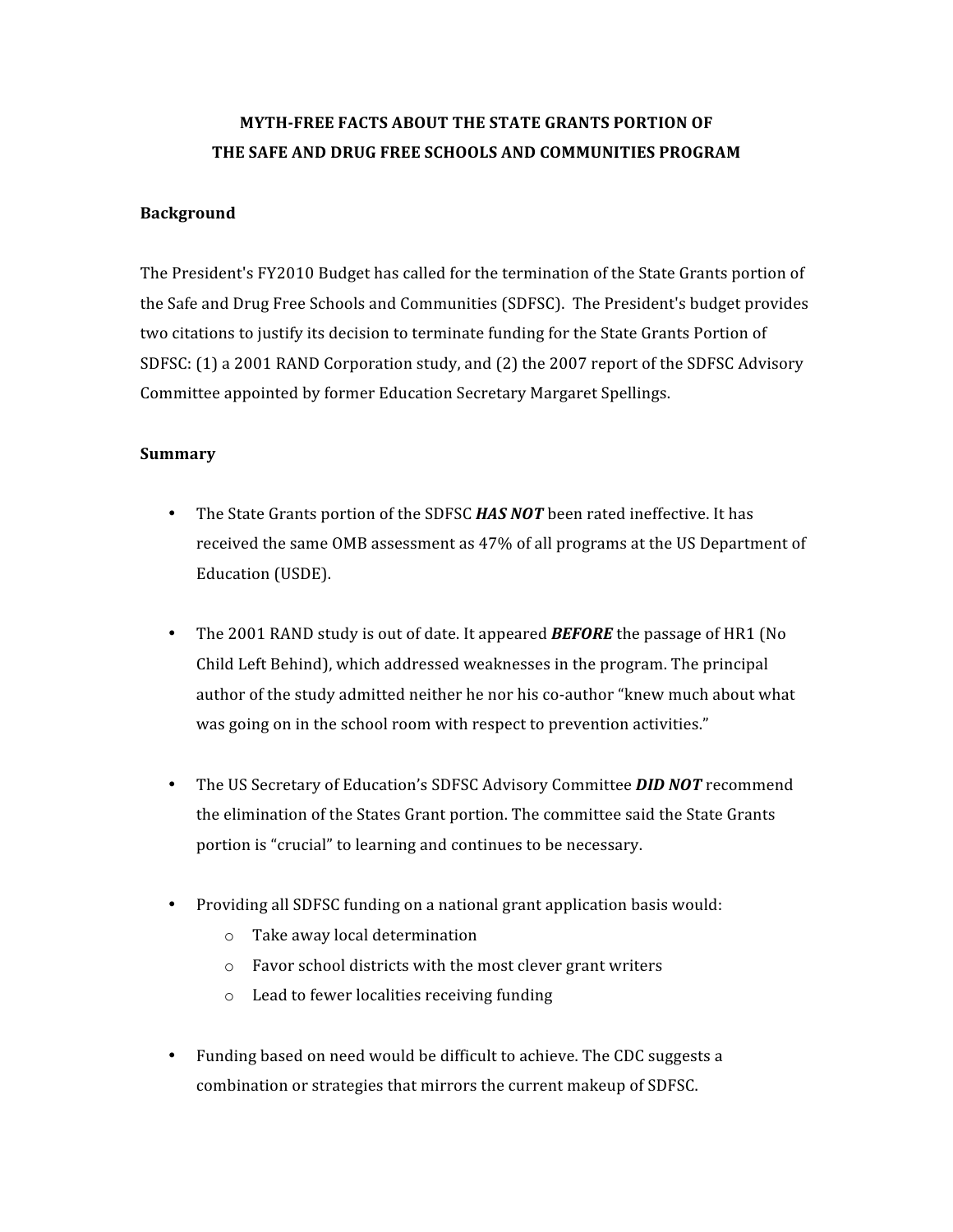## **MYTH-FREE FACTS ABOUT THE STATE GRANTS PORTION OF** THE SAFE AND DRUG FREE SCHOOLS AND COMMUNITIES PROGRAM

The
President's
FY2010
Budget
would
terminate
the
State
Grants
portion
of
Safe
and
Drug Free Schools and Communities (SDFSC). The President's budget provides two citations to justify its decision to terminate funding for the State Grants Portion of SDFSC: (1) a 2001 RAND Corporation study, and (2) the 2007 report of the SDFSC Advisory Committee appointed
by
former
Education
Secretary
Margaret
Spellings. http://www.whitehouse.gov/omb/budget/TRS/

## **Q.
Has
the
Safe
and
Drug
Free
Schools
and
Communities
State
Grants
Program
been declared
ineffective
by
the
Office
of
Management
and
Budget
(OMB)?**

**A.
No.**

Contrary to reports, the SDFSC State Grants Program has not been classified as "ineffective." Its OMB Program Assessment is "Results Not Demonstrated." According to OMB, 47% of all programs
at
US
Department
of
Education
(USDE)
share
the
same
rating. http://www.whitehouse.gov/omb/expectmore/summary/10000200.2006.html http://www.whitehouse.gov/omb/expectmore/agency/018.html

Supporters of the State Grants portion of SDFSC maintain that the program *is* effective but USDE has failed to take the congressionally mandated steps to prove its effectiveness. To compare results from all states and territories, and 16,000 school districts, uniform reporting is necessary. But USDE did not release its Uniform Data Set until the fourth quarter
of
2007 –
six
years
after
Congress
required
it.

Members
of
the
National
Network
for
Safe
and
Drug
Free
Schools
and
Communities,
the state officials who implement the program, were being trained in the Uniform Data Set as late
as
early
2008.

1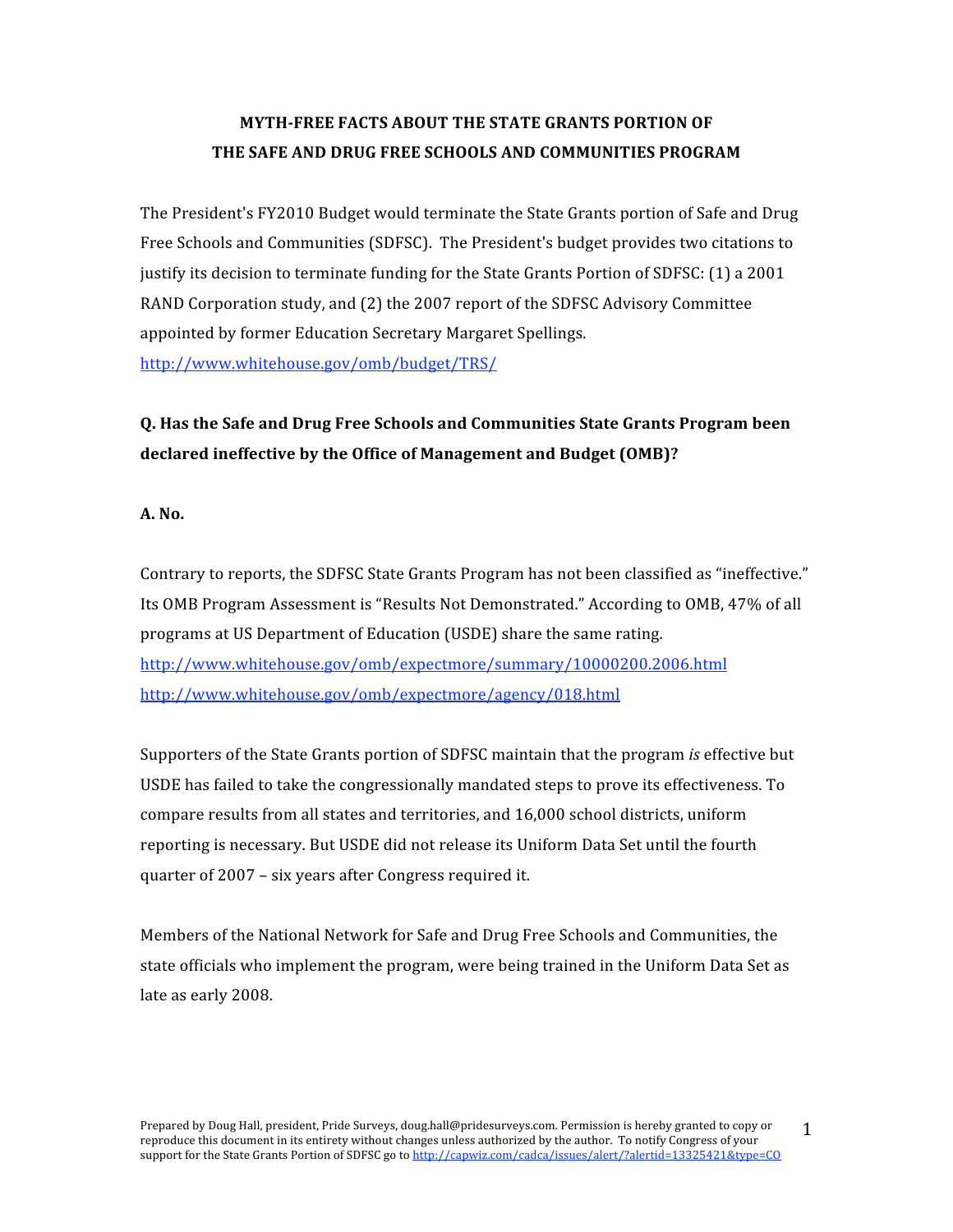### **Q.
Did
the
SDFSC
Advisory
Council,
appointed
by
the
Secretary
of
Education, recommend
eliminating
the
State
Grants
Program?**

#### **A.
No.**

The FY2010 Budget states: "In 2007, the SDFSC Advisory Committee affirmed the RAND findings, noting that the amount of money allocated to the program is too small and may be spread too thinly. The Advisory Committee also echoes many of the recommendations of the RAND
study,
such
as
recommending
that
the
Federal
Government
instead
provide competitive grants to concentrate a greater amount of funding to school districts with a demonstrated
need."

Contrary to recommending the elimination of the State Grants portion, the Advisory Committee
report
states:

"At the outset, the committee notes that none of the witnesses testifying before the committee or any of the committee's members suggested that the State Grants Program is no longer necessary. Rather, the committee believes that the program is crucial because safe and drug-free schools are the foundation for improved **learning."**

The
report
continues:

"A key strength of the State Grants Program is that it has fostered the creation of an infrastructure for collaboration among different levels of government, all of which have a role to play in ensuring school safety. It ensures the involvement of both state and local education agencies in the effort to keep schools safe and drug and alcohol free. By allowing grants to go directly to local school districts, it also allows communities to address specific needs in a way that would be lost if all decision making regarding grant moneys were to take place at a higher level."

2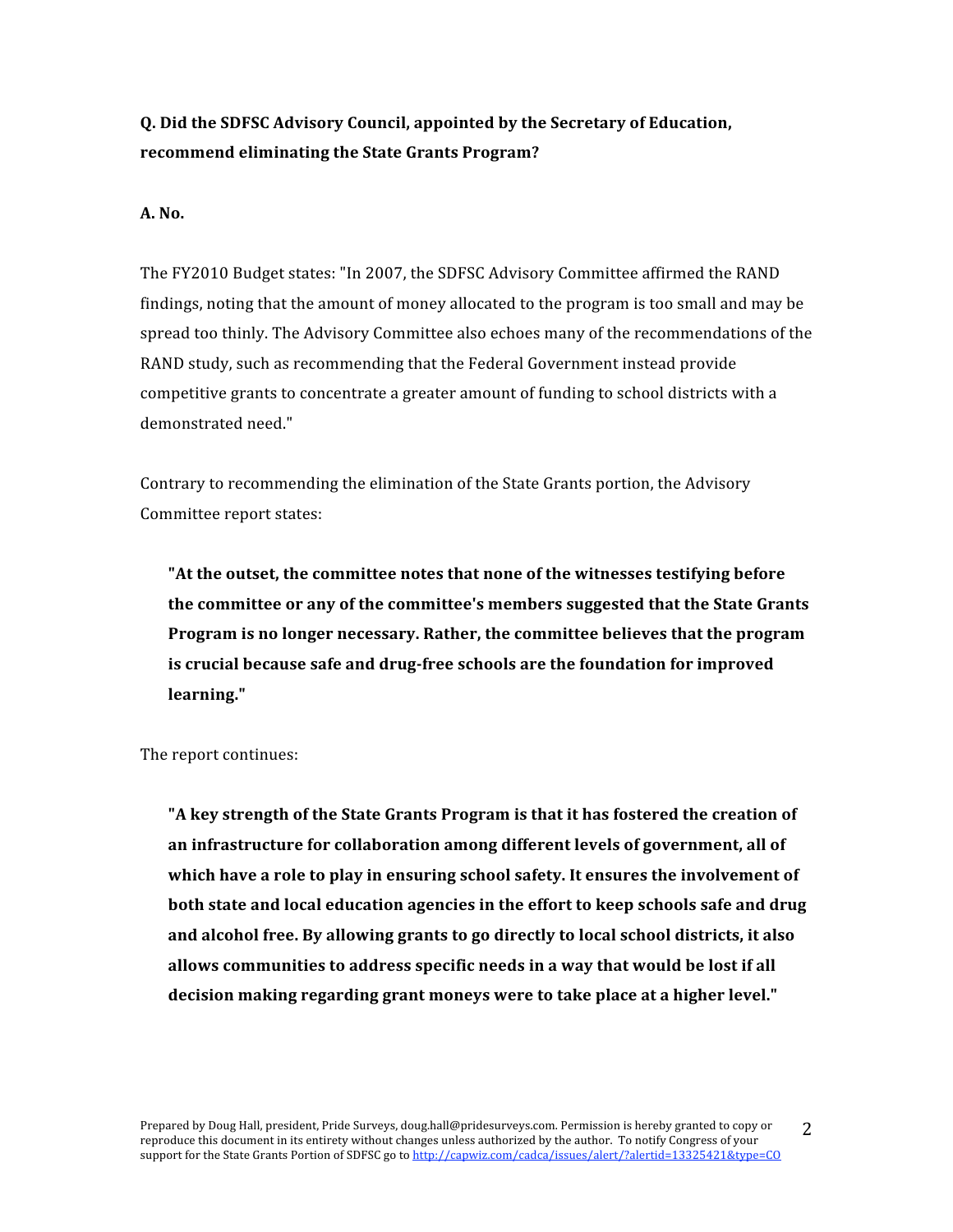The
Advisory
Committee
report
does
make
a
number
of
excellent
recommendations
on
how the State Grants Program could be improved, but it is a gross misinterpretation to say the report justifies the termination of the State Grants Program.

http://www.ed.gov/about/bdscomm/list/sdfscac/comment.html.

### **Q.
Did
the
RAND
Corporation
recommend
terminating
the
State
Grants
Program?**

### **A.
Not
exactly.**

The
RAND
study
made
three
separate
recommendations.
Only
one
of
the
three
approaches would
have
made
SFDSC
an
entirely
federal
effort. http://www.rand.org/pubs/monograph\_reports/MR1328.1/

Furthermore, the RAND study appeared before the passage of HR1 (No Child Left Behind), which addressed weaknesses in the Safe and Drug Free Schools and Communities program. The
RAND
study
has
not
been
updated
since
2001.

### **Q.
Didn't
RAND
say
the
State
Grants
Program
is
"profoundly
flawed"?**

#### **A.
Yes,
but
it
was
hardly
a
scientific
finding
...**

Without offering any substantiation, the RAND study declared in its concluding comment: "The
current
SDFSC
program
structure
is
almost
universally
considered
to
be
profoundly flawed; we are unaware of anyone who will explicitly defend it."

Shortly after the RAND study appeared, the US House of Representatives voted 384-45, and the US Senate voted 91-8, for establishing the State Grants Program as it now stands. President George W. Bush signed the legislation into law on January 8, 2002 – though the 1,600
employees
of
the
RAND
Corporation
could
find
no
one
who
defended
it.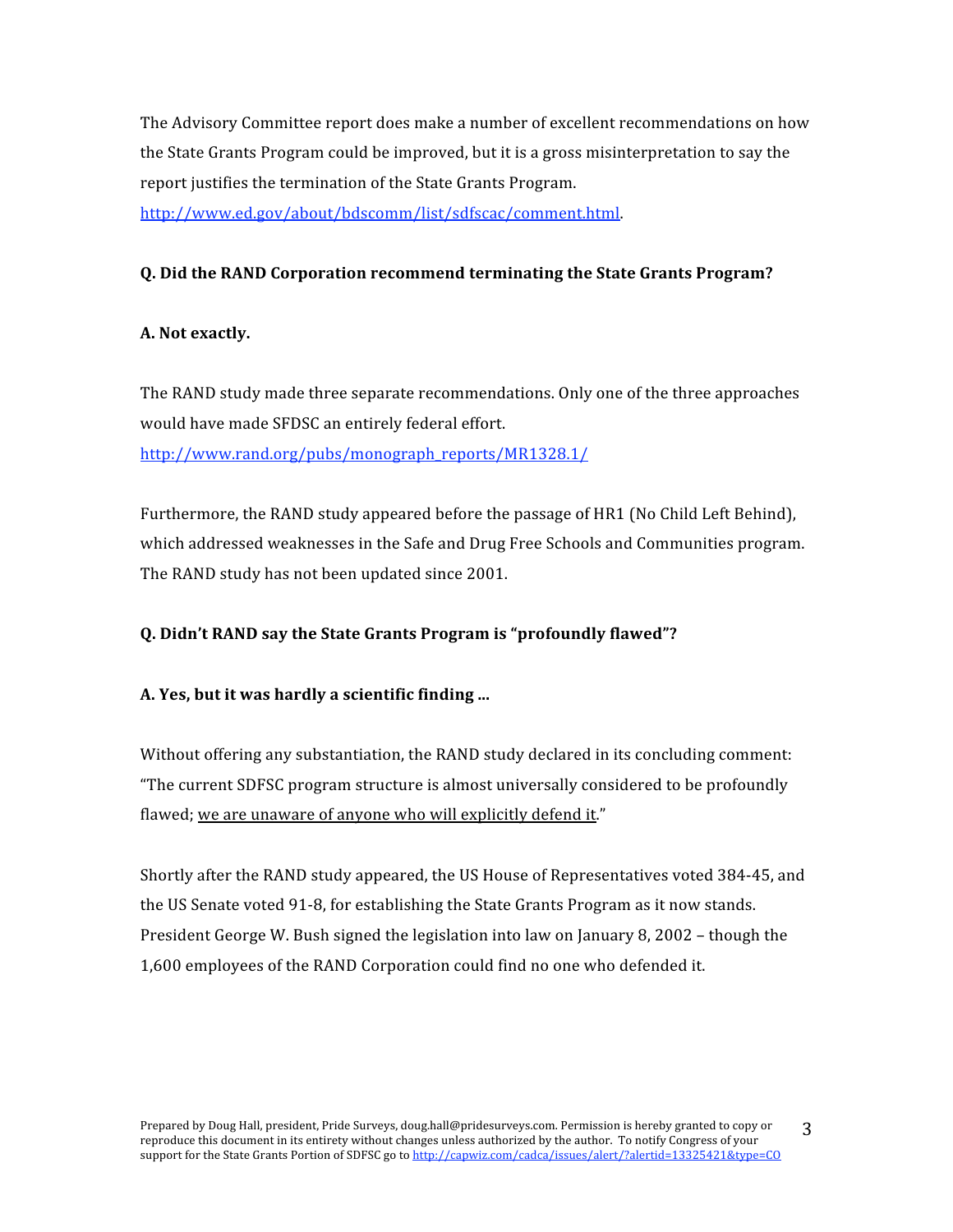#### **Q.
How
was
the
RAND
study
conducted?**

A. Peter Reuter, one of the principal authors of the study, described the process in an August 2006
appearance
before
the
SDFSC
Advisory
Committee:
"I
should
say,
this
was
a
project that I did jointly with Michael Timpane who was also at RAND those days. He had expertise in
educational
policy,
I
presume
he
had
some
expertise
about
drug
policy,
and
that
seemed like a good combination, but neither of us knew much about what was going on in the school room with respect to prevention activities, so we held some focus groups." http://www.ed.gov/about/bdscomm/list/sdfscac/meeting.html

# Q. Given that the principal authors acknowledge that they did not know much about prevention activities in the classroom, how many focus groups did they conduct?

A. According to RAND, they conducted two focus groups involving two school districts and 23 participants as a representative group of the 16,000-plus school districts in America. http://www.rand.org/pubs/monograph\_reports/MR1328.1/

## Q. Isn't it a good idea to distribute SDFSC funds to school districts with the greatest **need?**

A. The problem is: How would USDE determine which school districts have the greatest need?
In
the
final
analysis,
funding
would
go
to
the
school
districts
with
the
most
clever grant
writers.

An
April
3,
2009,
issue
of
the
CDC's *Morbidity
and
Mortality
Weekly
Report* demonstrates how confusing it would be to determine need based on the severity of a problem, much less the
schools
district's
capacity
to
address
the
problem:

*"Sociodemographic
Differences
in
Binge
Drinking
Among
Adults

14
States,
2004* …
the
prevalence
of
binge
drinking
was
more
common
among
men
(24.3%),
persons aged
18‐24
years
(27.4%)
and
25‐34
years
(24.4%),
whites
(17.5%),
and
persons
with household incomes > \$50,000 (17.4%). However, after adjusting for sex and age, the highest average number of binge drinking episodes during the preceding 30 days was